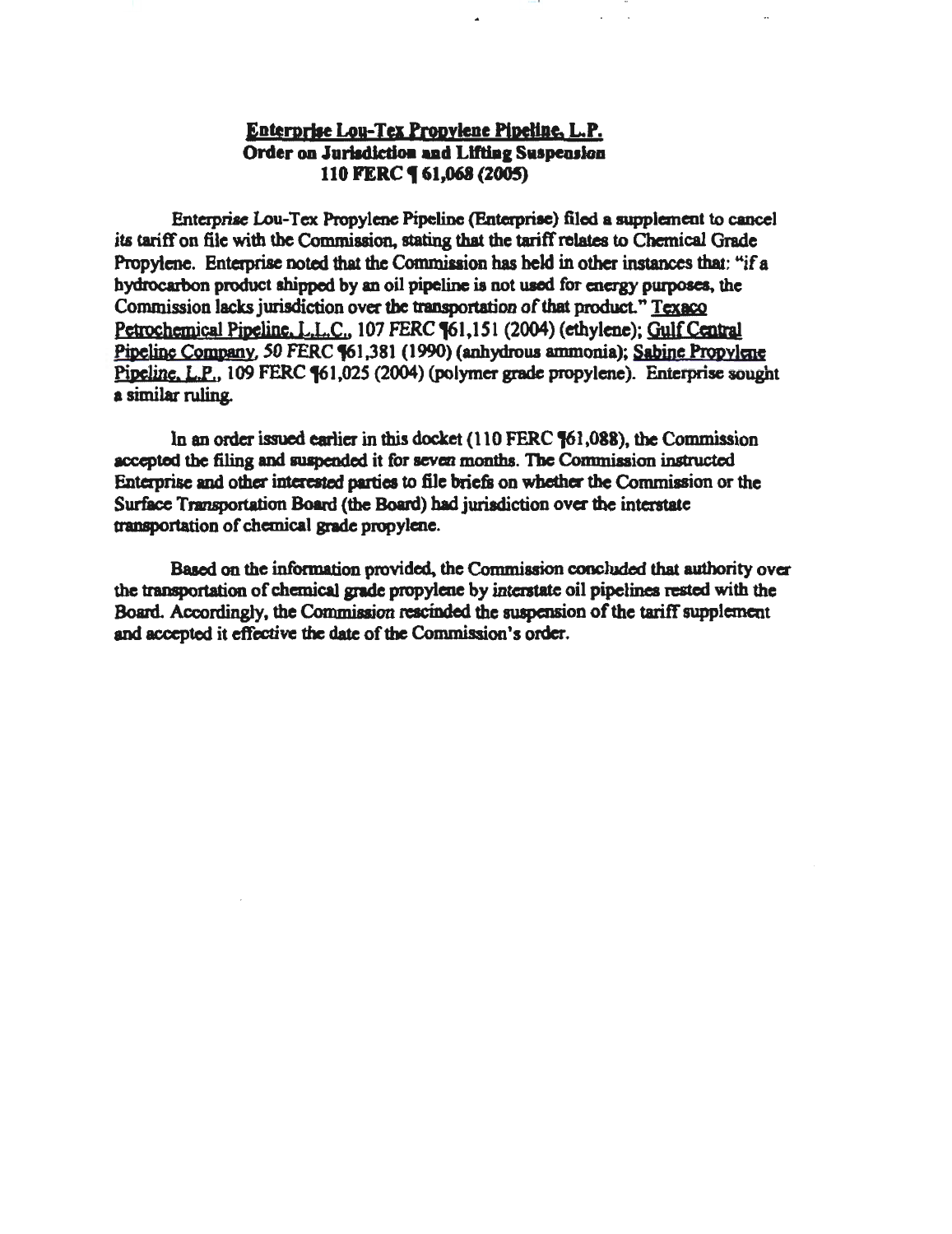### 111 FERC **[61,068** UNITED STATES OF AMERICA FEDERAL ENERGY REGULATORY COMMISSION

Before Commissioners: Pat Wood, III, Chairman; Nora Mead Brownell, Joseph T. Kelliher, and Suedeen G. Kelly.

Enterprise Lou-Tex Propylene Pipeline L.P. Docket No. IS05-117 -000

# ORDER ON JURISDICTION AND LIFTING SUSPENSION

(Issued April 18, 2005)

1. On January 7, 2005, Enterprise Lou-Tex Propylene Pipeline L.P. (Enterprise Lou·Tex) filed Supplement No. 1 to its FERC Tariff No.2 to become effective February 7, 2005. The supplement would cancel Enterprise Lou-Tex's FERC Tariff No. 2 now on file with the Commission so as to remove from Commission rate regulation the transportation of Chemical Grade Propylene from Mt. Belvieu, Texas, to the Baton Rouge, Louisiana area and points between.

2. In an order issued February 1, 2005. the Commission accepted and suspended the proposed supplement for seven months to be effective September 7, 2005, and invited interested persons to submit briefs concerning whether the Commission or the Surface Transportation Board (Board) has jurisdiction over the transportation of Chemical Grade Propylene (February 1, 2005 order).<sup>1</sup>

3. As discussed below, the Commission concludes that it does not have jurisdiction over the transportation of Chemical Grade Propylene and that the Board does have such jurisdiction. This order benefits customers by clarifying which federal entity regulates the transportation of this product

<sup>&</sup>lt;sup>1</sup> Enterprise Lou-Tex Propylene Pipeline L.P., 110 FERC **[61,088 (2005)**.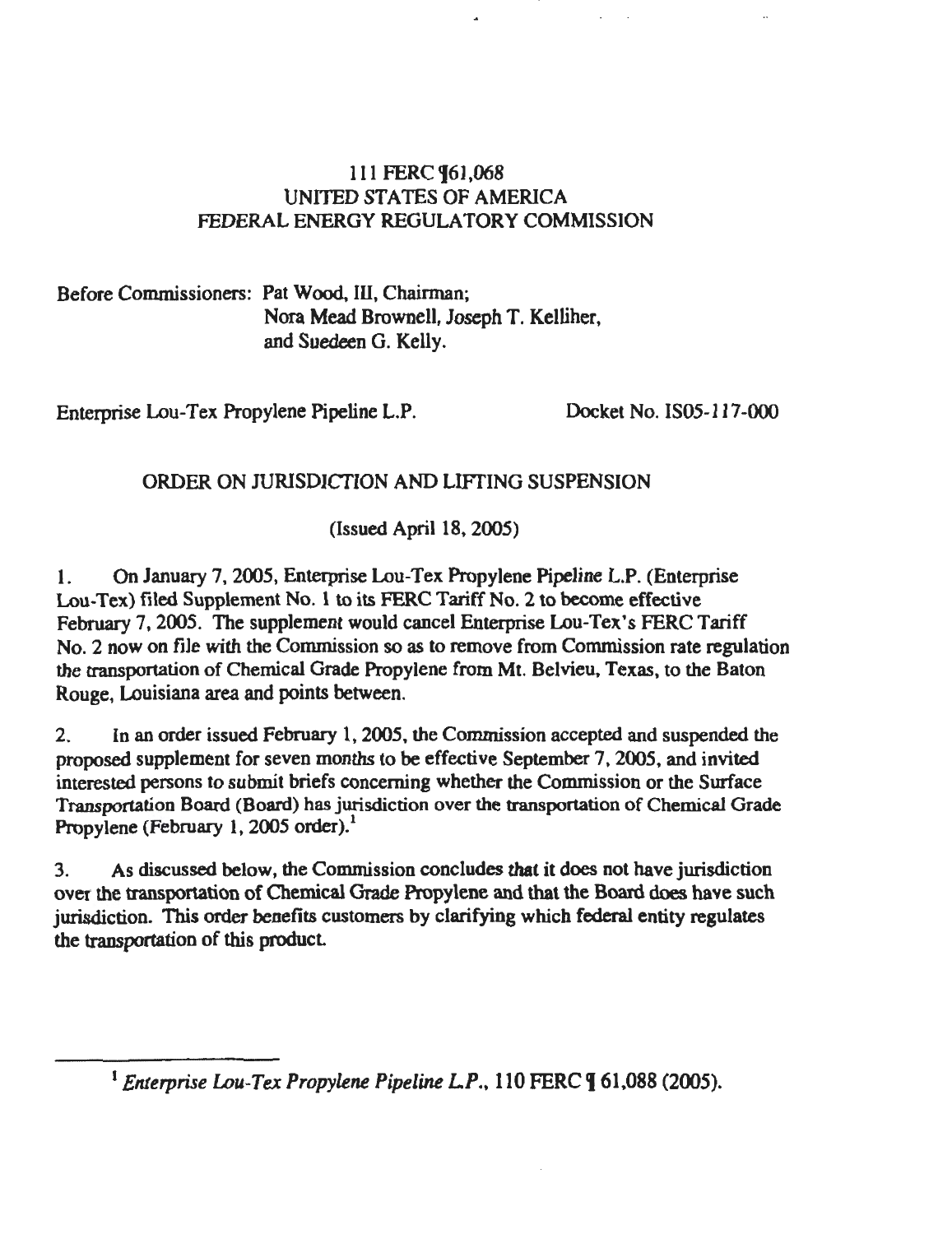### Docket No. IS05-117-000 - 2 -

### **Discussion**

4. In its filing, Enterprise Lou-Tex cited *Texaco Petrochemical Pipeline ILC (Texaco)*<sup>2</sup>and *Gulf Central Pipeline* Co. *(GulfCentral),*<sup>3</sup>contending that the Commission has held that, if a hydrocarbon product shipped by an oil pipeline is not used for energy purposes, the Commission lacks jurisdiction over the transportation of that product. Because it contended that Chemical Grade Propylene is not used for energy purposes, Enterprise Lou-Tex argued that jurisdiction over the transportation of the product properly rests with the Board, where Enterprise Lou-Tex would remain subject to common carrier and rate reasonableness regulation. Enterprise Lou-Tex also pointed out that the Commission recently held that jurisdiction over the movement of Polymer Grade Propylene rests with the Board, not the Commission, because Polymer Grade Propylene is not used for energy purposes. *<sup>4</sup>*

*5.* In the February 1, 2005 Order, the Commission concluded that it lacked sufficient information to permit the proposed cancellation of FERC Tariff No. 2 as requested by Enterprise Lou-Tex by its filing of Supplement No. 1. In part, the Commission indicated that it required additional, more detailed information to allow it to determine the potential impact on other pipelines and other energy-related commodities. Accordingly, pursuant to section 15(7) of the Interstate Commerce Act (ICA),<sup>5</sup> the Commission accepted and suspended proposed Supplement No.1 to Enterprise Lou-Tex's FERC Tariff No.2 for seven months and invited interested parties, including the Board, to intervene and brief the issues raised by the filing.

6. On March 3, 2005, Enterprise Lou-Tex filed its brief regarding jurisdictional issues. On March 14, 2005, the Board filed its brief in response to the brief of Enterprise Lou-Tex.

# **Discussion**

7. Enterprise Lou-Tex states that the Commission's jurisdiction under the lCA covers the transportation of "oil" by pipeline. According to Enterprise Lou-Tex, crude oil and

 $2$  107 FERC **[61,151 (2004).** 

<sup>3</sup>*50* FERC 161,381 (1990), *affd sub nom. CF Industries Inc. v. FERC,* 925 F.2d 476 (D.C. Cir. 1991).

<sup>4</sup> Sabine Propylene Pipeline L.P., 109 FERC ¶ 61,025 (2004).

5 49 U.S.C. app § 1 *et seq.* (1988).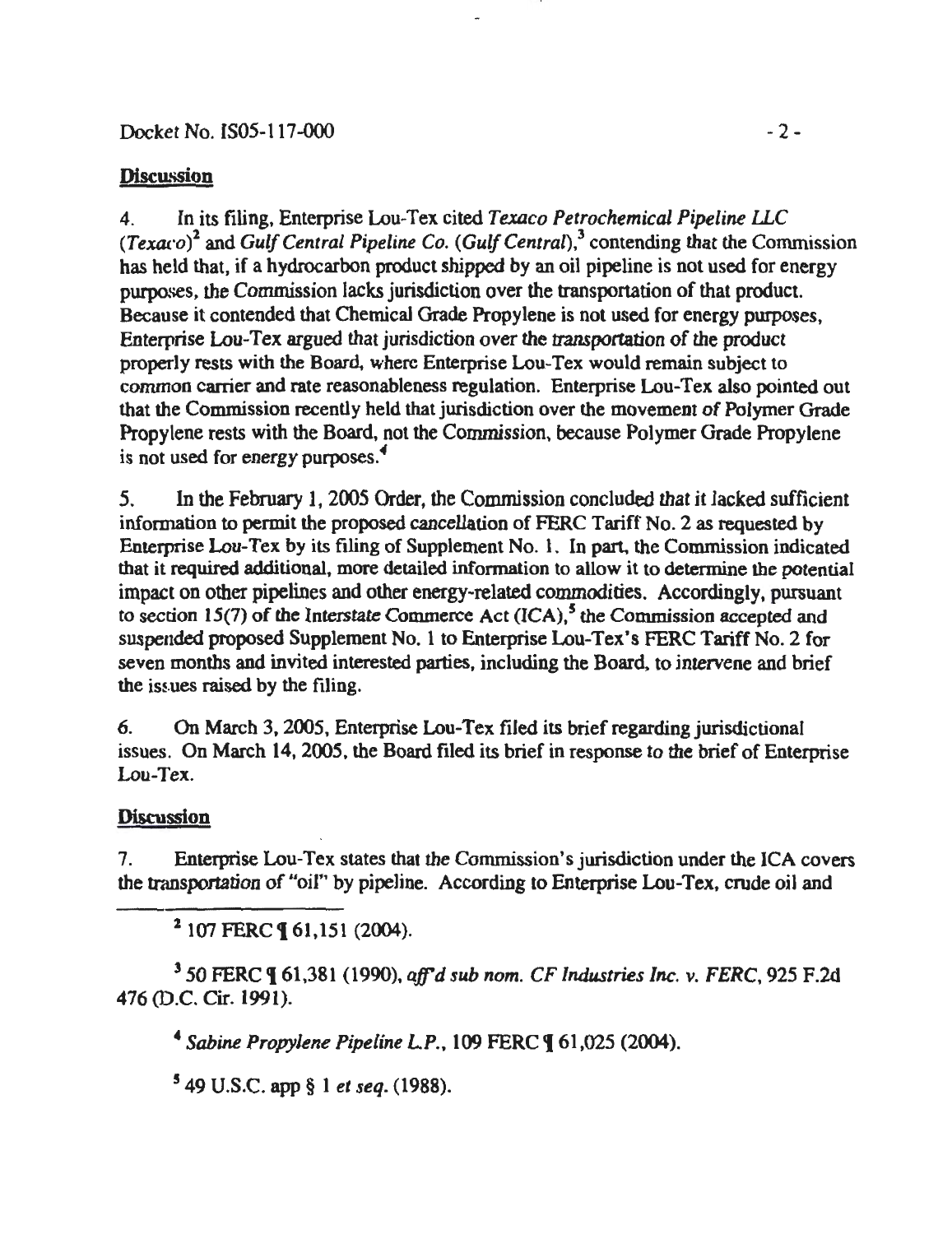#### Docket No. IS05-117-000 -3-

refined petroleum products such as gasoline, kerosene, jet fuel, and heating oil clearly meet the definition of "oil." However, Enterprise Lou-Tex contends that a closer question exists with respect to liquid petrochemical products, such as ethylene or propylene, which are derived from oil or natural gas. It maintains that, for products such as these, the Commission previously has found that the critical issue is whether the product is used as a source of energy.

8. Enterprise Lou-Tex cites *Gulf Central Pipeline Co*.,<sup>6</sup> contending that the Commission held in that case that anhydrous ammonia is not "oil" for purposes of Commission jurisdiction because it is not used to produce energy. According to Enterprise Lou-Tex, the Commission reached similar conclusions in *Texaco Petrochemical Pipeline ILC*<sup>1</sup>and *Sabine Propylene Pipeline LP.* <sup>1</sup>

9. Enterprise Lou-Tex explains that it transports only Chemical Grade Propylene and not any other grades of propylene.' According to Enterprise Lou-Tex, the product is not used for energy purposes, but instead is used primarily in the production of various types of plastics. Enterprise Lou-Tex further explains that most of the Chemical Grade Propylene is used to make polypropylene, which is used to manufacture various consumer products such as tableware, toys, car parts, outdoor furniture, building components, food packaging, film, surgical casts, and fibers for woven tape, rope. and twine.

10. Enterprise Lou-Tex states that other uses of Chemical Grade Propylene include the manufacture of other petrochemical products that ultimately are used to produce such varied items as housewares, disposable medical materials, telephones, computer disks, various textiles. suntan lotion, pharmaceuticals, cosmetics, deicing fluid, synthetic leathers, paints, floor polishes, and other consumer products. According to Enterprise Lou-Tex, the primary reason Chemical Grade Propylene is not used for energy purposes is the expense involved in manufacturing it from other substances that are far more

'50 FERC t 61,381, at 62,163,62,166-67 (1990).

 $7107$  FERC  $961.151(2004)$ .

 $5109$  FERC **9** 61,025 (2004).

<sup>9</sup>Enterprise Lou-Tex attaches to its brief the supplemental affidavit of Gil Radtke, who manages Enterprise Lou-Tex. The supplemental affidavit updates Mr. Radtke's affidavit included with the January 7, 2005 filing in this proceeding and further explains in detail the uses and characteristics of Chemical Grade Propylene.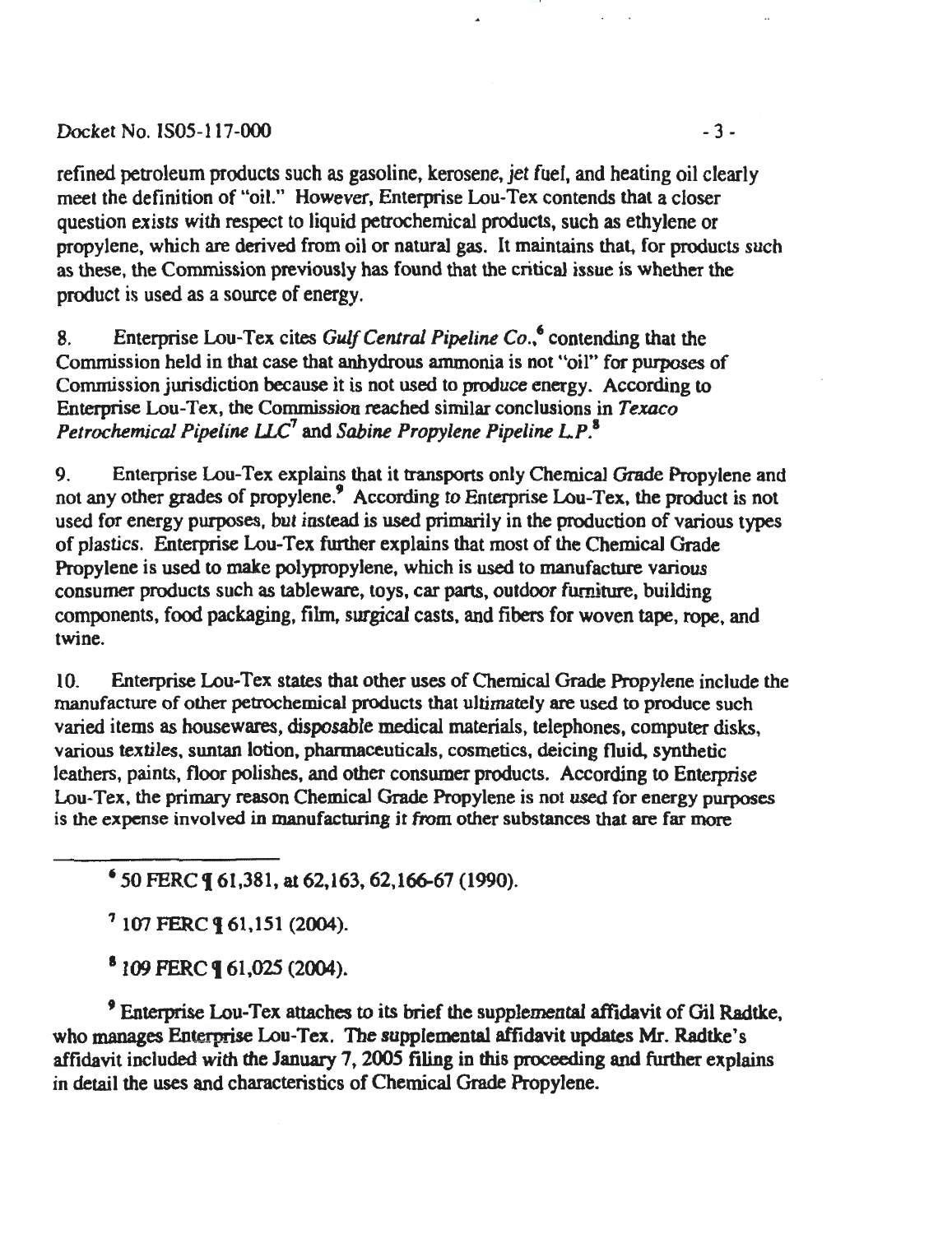#### Docket No. IS05-117-000 - 4 -

cheaply and easily used as fuels. In fact, continues Enterprise Lou-Tex, Chemical Grade Propylene is not even used as a fuel by the pipelines that transport it. Additionally. Enterprise Lou-Tex states that use of Chemical Grade Propylene as a fuel could be dangerous and have adverse environmental effects. For all of these reasons, Enterprise Lou-Tex asserts that Chemical Grade Propylene does not meet the ICA definition of oil, and jurisdiction over the transportation of this product properly resides with the Board.

11. Finally, Enterprise Lou-Tex argues that the transportation of Chemical Grade Propylene has no effect on other pipelines and energy-producing commodities. Enterprise Lou-Tex emphasizes that, because of the product's purity, pipelines that transport Chemical Grade Propylene are never used to transport any energy-producing commodity or, for that matter, other grades of propylene without being thoroughly cleaned before being returned to pure Chemical Grade Propylene service. However, continues Enterprise Lou-Tex, even if other products were transported with the Chemical Grade Propylene, that would not be sufficient to confer on the Commission jurisdiction over Chemical Grade Propylene movements.10 Enterprise Lou-Tex also states that Chemical Grade Propylene is not a substitute for any energy-related product such as oil. gasoline, or jet fuel, and it does not compete for pipeline capacity with those products.

12. In its reply comments, the Board states that, assuming the accuracy of the representations by Enterprise Lou-Tex, the Board, rather than the Commission, has jurisdiction over pipeline transportation of Chemical Grade Propylene. No other person intervened or protested the Enterprise Lou-Tex's filing in this proceeding.

13. The Commission concludes that it does not have jurisdiction over the transportation of Chemical Grade Propylene. While it is unquestionably a hydrocarbon product, the information contained in the brief of Enterprise Lou-Tex establishes that the product is not used for energy purposes. The Commission further concludes that jurisdiction over the transportation of Chemical Grade Propylene resides with the Board. which agrees that it has jurisdiction under these circumstances.

14. Accordingly, the Commission lifts the suspension of Supplement No.1 to Enterprise Lou-Tex's FERC Tariff No.2 effective the date this order issues. Other pipelines with tariffs on file with the Commission for the transportation of Chemical Grade Propylene should file to cancel those tariffs and should comply with any applicable Board requirements if they continue to transport Chemical Grade Propylene.

<sup>&</sup>lt;sup>10</sup> Enterprise Lou-Tex cites *Sinclair Oil Corp. v. Chevron Pipe Line Co.*, 105 FERC 1 61,290, at P 34 (2003 ); *Amoco Pipeline Co.,* 62 PERC 1 61.119, at 61,803- 04 (1993).